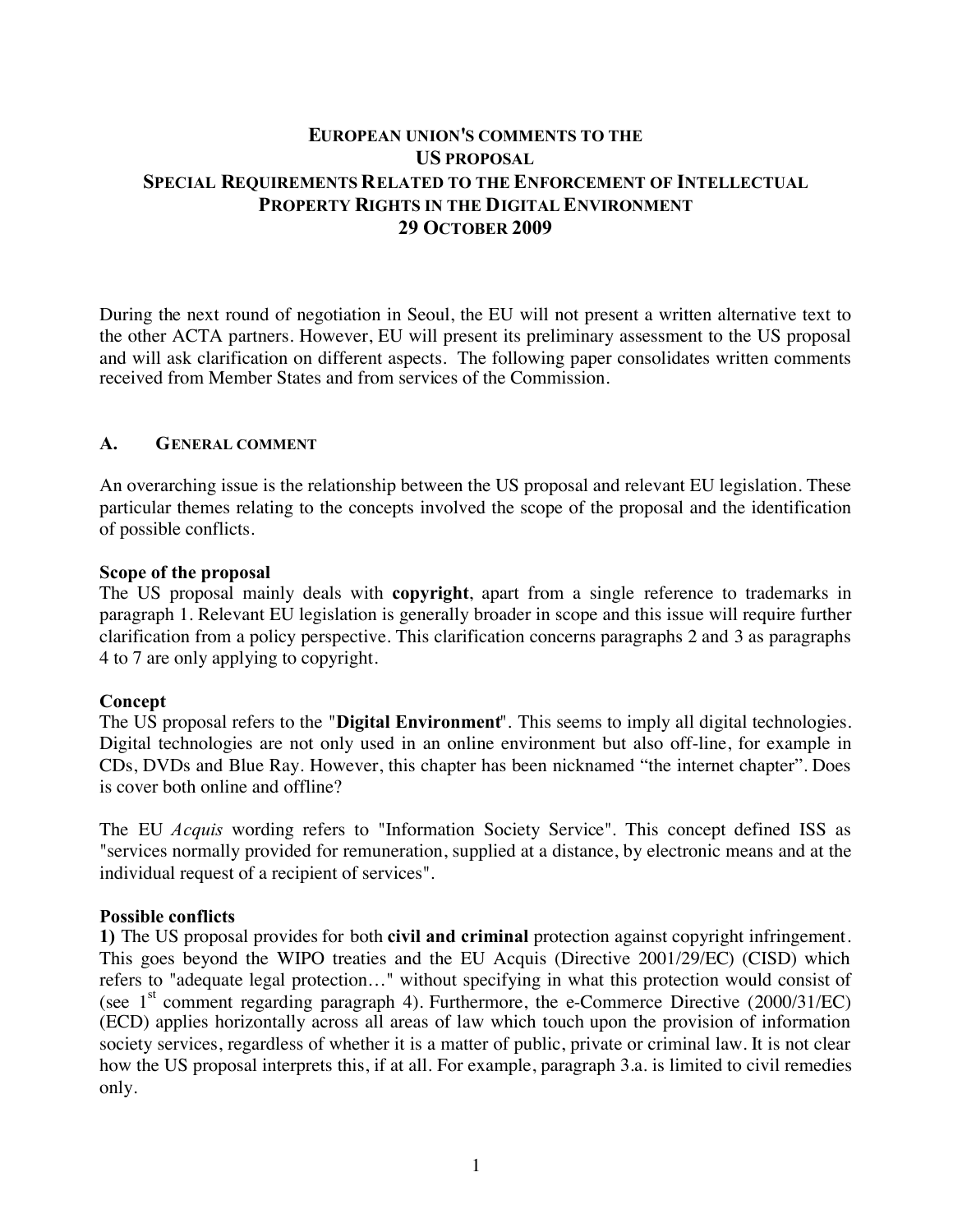**2)** EU may wish to review the potential implications, if any, with the recently adopted Consumers Rights Directive, which is part of revised Regulatory Framework for Electronic Communications (Telecom Package).

# **8. DETAILED ANALYSIS**

### **Paragraph 1:**

This paragraph on "**General Obligations**" states that enforcement procedures shall be "effective" and those remedies shall be "expeditious" and "constitute a deterrent to further infringement". A similar wording can be found in Article 41 of the TRIPs Agreement, in Article 14 WCT (final part of the provision) and Article 3 of Directive 2004/48/EC on enforcement of intellectual property rights (IPRED). However, unlike these latter provisions, the proposal does not state that the procedures etc. also shall be fair, equitable and/or proportionate in relation to, for example, an alleged infringer. Against this background, it appears like the proposed paragraph is not coherent with TRIPs and IPRED.

The EU made similar comments on the draft "Civil Chapter", which is still under discussion. A possible solution might be to insert an introductory general provision (which could refer to TRIPS) applying to the whole Agreement.

# **Paragraph 2:**

This paragraph establishes **third party liability** for copyright infringements.

**MN** Why does the concept of third party liability (TPL) not include Trademark infringements, or even all IPR infringements?

**2)** This paragraph establishes **third party liability** without defining the circumstances which would trigger such liability. The explanations provided in the footnote are not sufficient to clarify the circumstances; furthermore, their legal effect is unclear.

EU understands this paragraph and accompanying footnotes as providing for an international minimum harmonization regarding the issue of what is called in some Member States "contributory copyright infringement". This concept does not exist in the current *Acquis* communautaire and in the law of several Member States. As such, the use of this term should be avoided.

The principles which underlie the concept of "contributory infringement" vary substantially from country to country. Hence, some of the terms used in the footnote 1, for example "inducing", have no clear meaning at international level or in most Member States and it is thus also unclear whether national provisions on "contributory infringement" satisfy the proposed standard.

As there is not harmonization regarding the issue of "contributory copyright infringement" at EU level, a provision with this meaning would go beyond the present *Acquis communautaire*. It should however be noted that Member States have agreed, as regards the provisions on criminal enforcement, on the wording "inciting, aiding and abetting."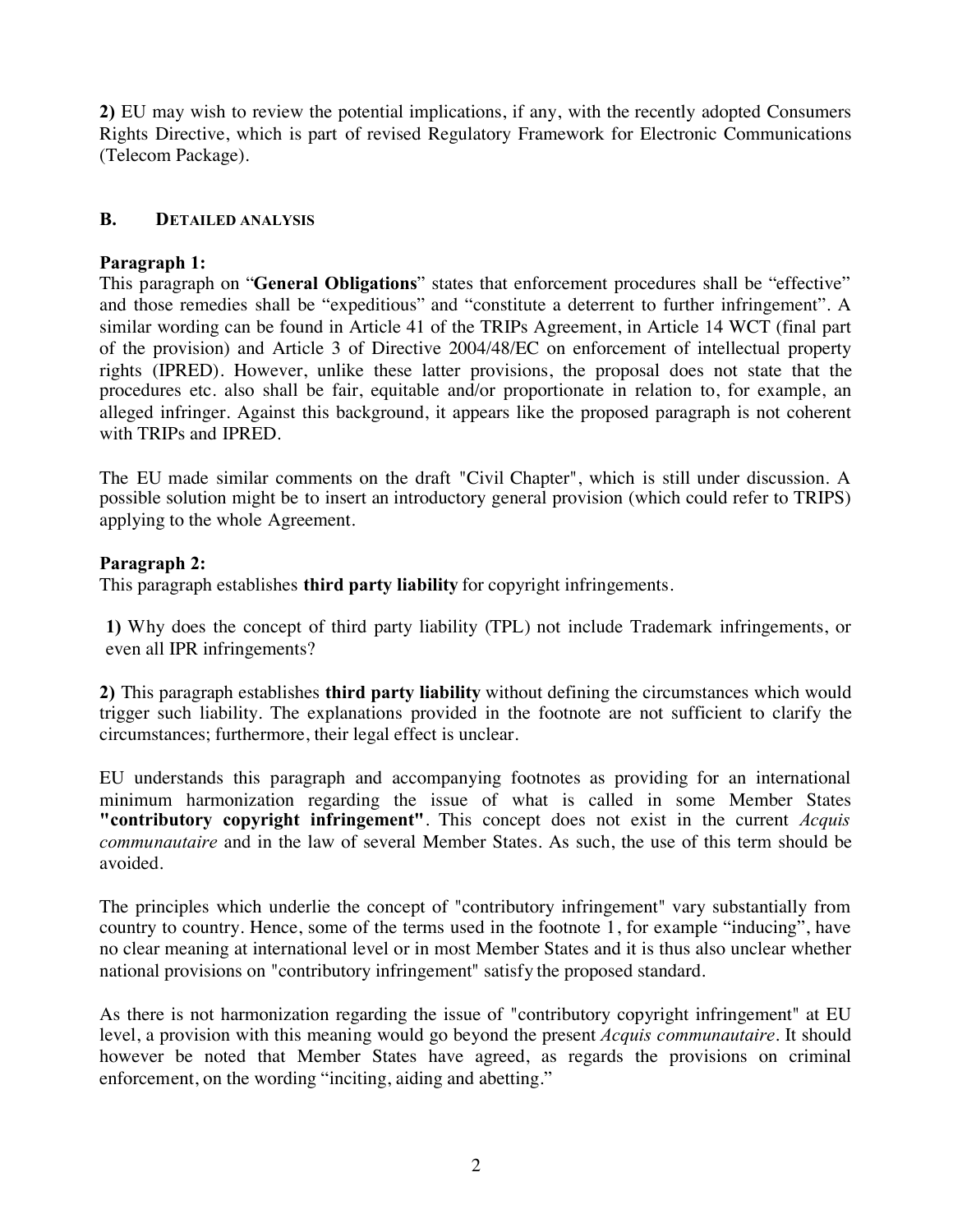Furthermore, while accepting the necessity to ensure legal certainty, the current EU policy is not to specify the exact circumstances triggering liability (there are many and there are often differences between Member States). EU legislation only provides for clear exemptions: the ECD does not regulate what is third party liability; it only provides for exemptions from the ISP liability for third party's illegal content/activities.

**3)** Finally, footnote 2 appears to be acceptable, as this paragraph is wider than online activities. It is also in line with the EU proposal to include intermediaries in some provisions of the civil chapter.

# **Paragraph 3:**

This paragraph defines the circumstances under which third party liability may be limited. In principle, the definition of such circumstances is acceptable and necessary, and may be retained. However, the proposed text, i.e. the conditions to be fulfilled in order to benefit from the exemption of liability, requires significant modifications in order to be acceptable.

**1) The first two sentences** of this paragraph have the nature of a recital. While the principles referred to are acceptable, they spell out general objectives and considerations, so they are at least in the wrong place.

**2)** In the **third sentence**, there is only reference to "facilitate the continued development of industry". This is much too limited as the overarching objective for the most important provision of this chapter. This is a very important deficit of the current text. It is politically very important to emphasize balance and fairness, to mention culture and individual creators and not only industry.

EU would, for reasons of clarity, suggest deletion of paragraph 3 from the beginning: "*Each party recognizes that some persons* ..." until the sentence: "...*infringements are available and*  $reasonable...$ "

So, EU would suggest that **paragraph 3 starts with**: "*Each party shall*: and then continue with letters (a) and (b).

**3)** In **footnote 3** a clarification of the notion of "enterprise" is necessary and the possibility to align with the notion of "legal person" should be explored.

**4) Footnote 4** covers the definition of "ISP". The proposed definition lists several activities as the determining factor. The terminology is not very clear. For example, what is the scope of "providing of connection": do they intend to cover all networks? Does it only cover digital online? Why is it necessary that the user specifies the points? Changes in technologies may make the definition void.

This is not the approach we have followed in the CISD and the IPRED where the more general term "intermediary" is used.

Furthermore, the ECD does **neither contain a definition of "online service provider"** nor the term ISP. It relies on the definition of information society services (ISS) found in Directive 98/34/EC as amended by Directive 98/48/EC.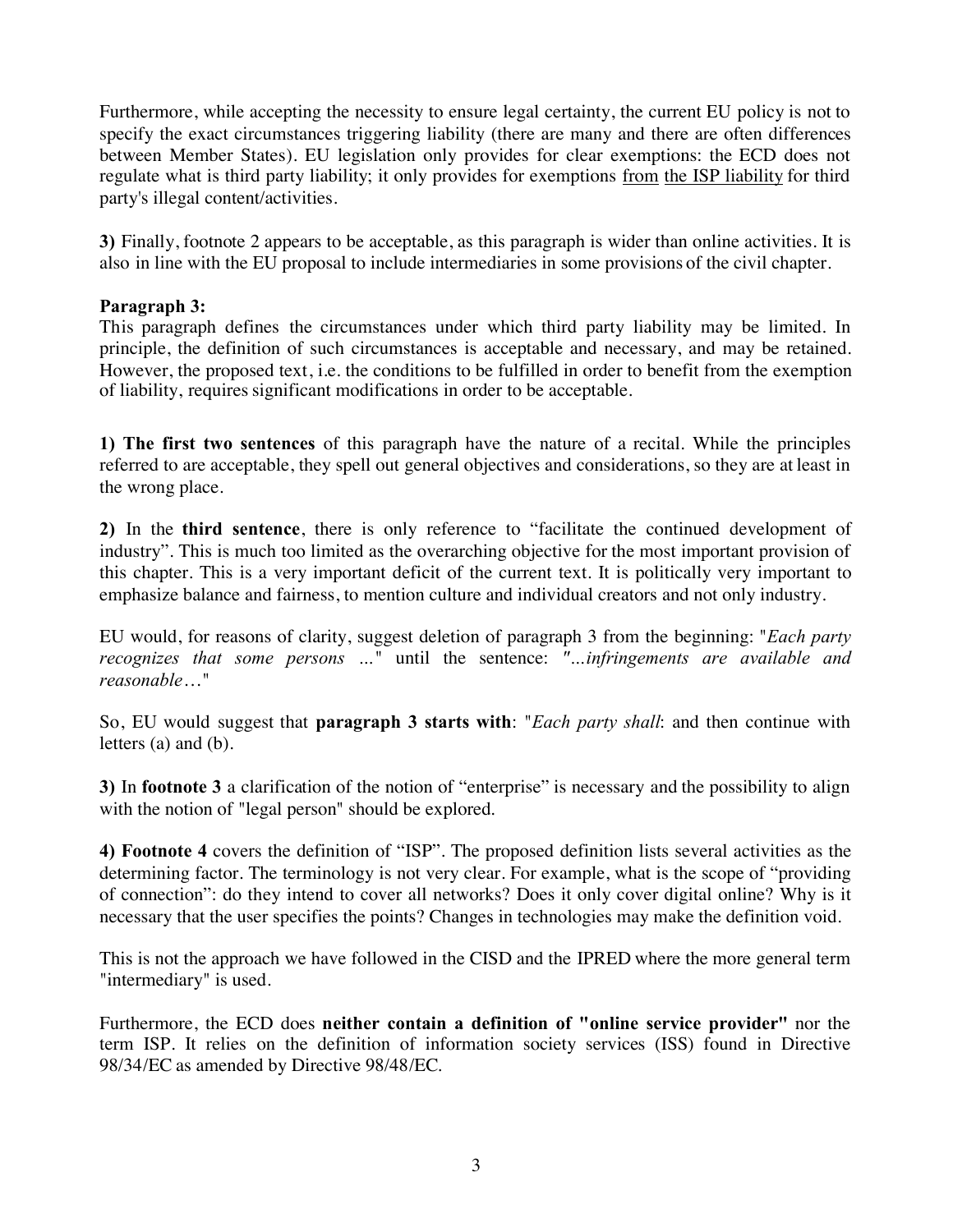# Paragraph 3(a)

EU understands the wording of paragraph 3(a) as stipulating the limitation (exemptions) for online intermediaries **from the liability for third party illegal content or activity,** which is either transmitted, cached or hosted by the online intermediaries (in the meaning of ECD, Articles 12-15).

Therefore, in our understanding,

**1)** first of all, the wording of paragraph  $3(a)$  (i) – (iii) should not set cumulative conditions –but separate conditions so the word "and" at the end of each point  $(i) - (iii)$  **should be replaced by the** word "or".

This would be in line with the ECD given that in the US proposal:

(i) - automatic technical process – refers to "mere conduit" (Article 12 ECD)

 $(ii)$  – no action or initiation or selection by the provider – refers to both types of activities – "mere" conduit" and "caching" (Articles 12-13 ECD)

(iii) – referring or linking to an online location – refers, according to US, to "search engines". As regards "non-commercial" hyperlinks, these could, in our view, be accepted as an extension of "hosting" (ECD, Article 14). Such hyperlinks are not explicitly regulated by the ECD. The liability of providers for hyperlinks and location tool services has been deliberately left out from the scope of the ECD. However, we believe that **non-commercial** hyperlinks could be treated as a hosting activity under Article 14 ECD.

**2)** Logically the exoneration criterion of "**actual knowledge**" cannot apply to point (i) as this indicates pure "mere conduit" activities. Such activities logically cannot lead to having or not having knowledge about something since these processes are purely automatic technical processes.

On the other hand, Articles 13 -14 ECD (Caching and Hosting) **both provide for the notion of** "**actual knowledge**" (Articles 13.1. (e) and 14.1. (a)) thus the provider cannot be held liable if he does not have actual knowledge about the infringing activities.

3) Footnote 5 states that "for greater certainty...". EU wishes clarification of this wording and seeks concrete examples in order to understand why this footnote is so important for greater certainty. Furthermore, if it is so important, why is it not in the text of the provision itself?

#### Paragraph 3(b)

The aim of paragraph 3(b) is to establish a system that can be considered to make the exemptions from liability subject to specific conditions: notice-and-take down procedure to address the unauthorized storage or transmission of materials protected by copyright or related rights. Such an obligation is currently not found in the ECD.

**1)** We would like to first ask the US to explain how this paragraph is intended to work in practice and to give us a precise example of what this paragraph aiming at. For instance, does this paragraph mandate filtering by the ISP in his network?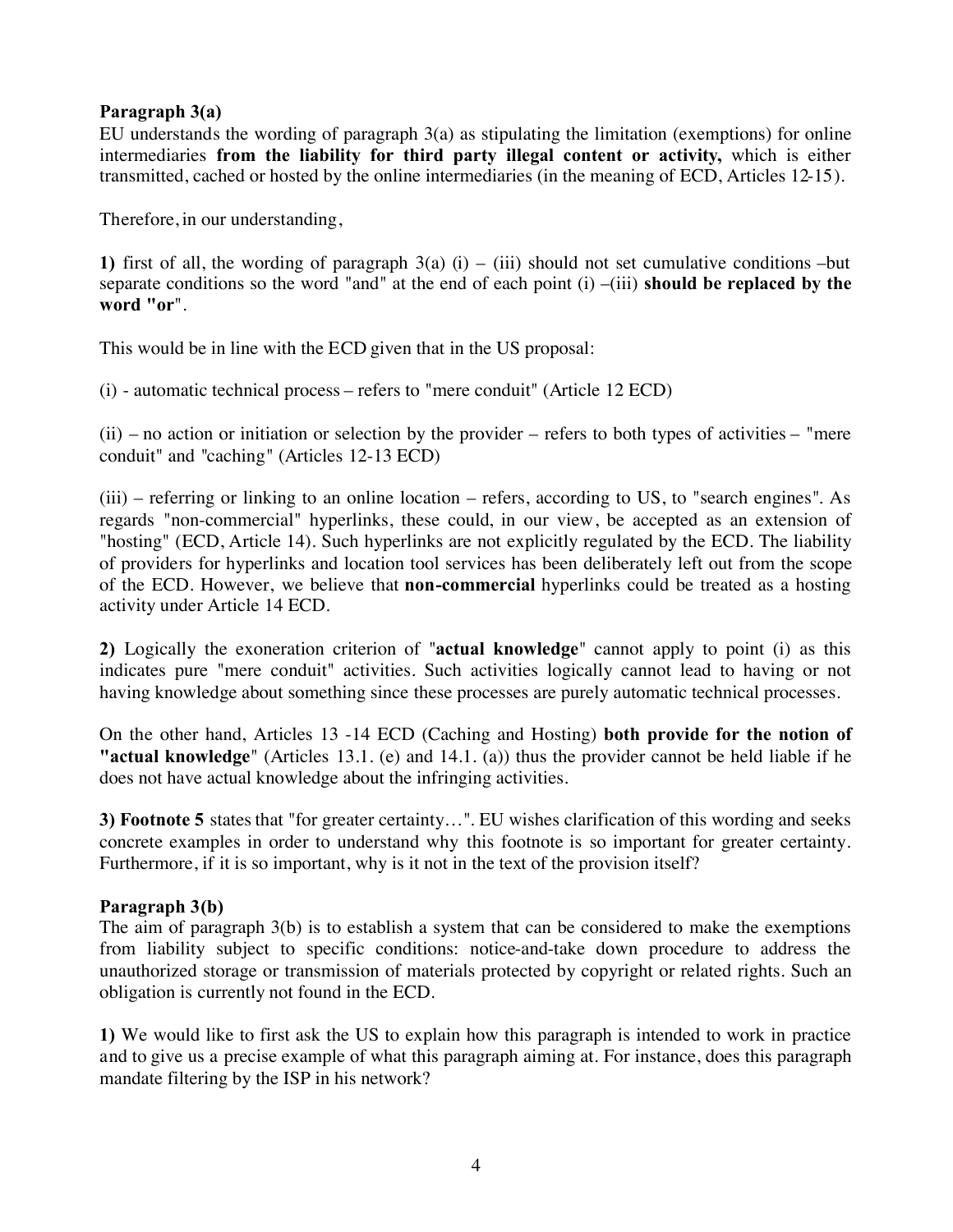**2)** The proposed **paragraph 3(b)(i)** adds an important prerequisite for the limitations on liability to apply: **the intermediary must adopt and reasonably implement a policy** "to address the unauthorized storage or transmission of materials protected by copyright or related rights". This prerequisite has no equivalent in the ECD. In fact, the proposed provision adds a condition for the limitations on liability to apply and, thus, is going beyond the *Acquis communautaire*.

**3)** EU understands that **footnote 6** provides for an example of a reasonable policy to address the unauthorized storage or transmission of protected materials. However, the issue of *termination of* subscriptions and accounts has been subject to much debate in several Member States. Furthermore, the issue of whether a subscription or an account may be terminated without prior court decision is still subject to negotiations between the European Parliament and the Council of Telecoms Ministers regarding the Telecoms Package.

**4)** EU concern is that the **paragraph 3(b)(ii)** aims at implementing a **notice and take down procedure** which might not be compatible with the ECD. The ECD leaves this aspect to selfregulation and does not make it a binding condition to benefit from liability exemptions.

This goes beyond the requirements stipulated by the ECD. The ECD allows the Member States however in Article 13(2) and 14(3) ECD to require the service provider to terminate or **prevent** an infringement and further enables the MS to establish procedures governing the removal or disabling of access to information. Further Article 16 of the ECD encourages the drawing up of codes of conduct.

**5)** Does the concept of "conduit for transmission" (3.b. last sentence) also includes caching or is limited to "mere conduit"?

# **Paragraph 4:**

This paragraph relates to obligations concerning **Technical Measures**.

**1)** It is not clear if the scope of the provision covers only phonogram author rights and neighbouring rights (performers, producers) or do the definition of "author" also includes film, audio, literature.

2) This paragraph and its accompanying footnotes regarding the circumvention of effective technological measures provide that Parties shall provide for "civil remedies, as well as criminal penalties".

Article 11 of the WCT and Article 18 of the WPPT state that "*Contracting Parties shall provide adequate legal protection and effective legal remedies*" without however specifying in what this protection would consist. In addition, Article 6 CISD merely refers to "adequate legal protection" against circumvention and any preparatory acts. This provision of the CISD leaves a reasonable margin of discretion to Member States in how to implement this obligation. The proposed Paragraph 4 goes therefore beyond the current *Acquis communautaire*.

**3)** When referring to WCT and WPPT, do we have to interpret this clause as meaning that contracting states have to adhere to both these treaties? If so, then do we not unnecessarily exclude states which want to adhere to ACTA but do not want to adhere to WCT/WPPT?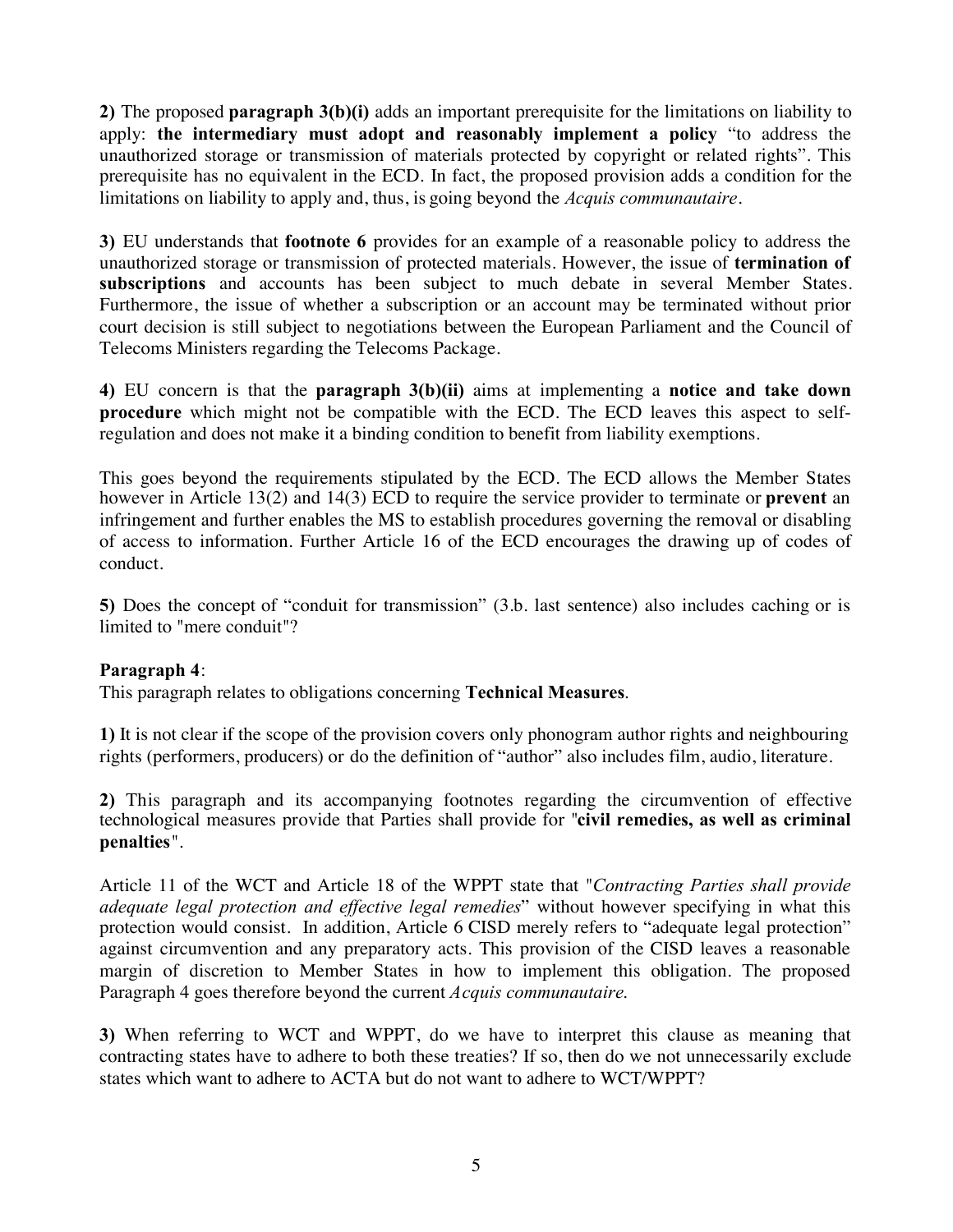**UN** EU notes the absence of any (explicit) link between the legal protection of TPM and exceptions and limitations to copyright/ related rights. WCT and WPPT provisions refer to "*TPM that restrict* acts, in respect of works of the rights holders, which are not authorized by the right holders or *permitted by law* ". CISD provides for a special regime of voluntary and appropriate measures in how to safeguard the benefit of certain exceptions by voluntary measures and appropriate measures  $(A<sup>r</sup>$ ticle  $6(4)$ ).

**5)** Paragraph (4) and accompanying footnote 7 requires that the protection against circumvention of technological measures shall also apply to technological measures which protect merely "access" to a work.

The WCT, WPPT and Article 6(3) CISD do not require that the contracting Parties and Member States provide for protection for technical measures beyond acts of reproduction and making available to the public. The proposed paragraph and accompanying footnote may require that the contracting Parties also provide protection for non-copyright-relevant acts or measures. One example of such measures are a so-called "regional lockout", e.g. a measure preventing that a DVD bought in one country or region (e.g. USA) can be played in DVD players in other countries or regions.

It should be made clear be made clear that one should only protect TPM that restrict acts which come within the scope of the exclusive rights (authorized by the right holder).

# **Paragraph 5:**

This paragraph relates to independent civil and criminal enforcement of paragraph 4 (independent of any infringement of copyright or related rights) and to limitations to paragraph 4.

**1)** Regarding **civil and criminal** enforcement, see comment under paragraph 4, point 2.

**2) Footnote 8** seems to govern "interoperability" issues, i.e. the ability of consumers to play, for example, music which they have downloaded legally, on different players such as an iPhone or a Microsoft Media Player. The footnote seems to be intended to make sure that contracting Parties do not require that such interoperability must be achievable. Recital 48 to CISD also deals with interoperability. The latter, however, uses the wording "implies no obligation", which is something completely different than the wording in the proposed footnote "may not require". We also note that the proposed footnote is not fully in line with recital 53 to the CSD, which states that "Compatibility and interoperability of the different systems should be encouraged."

The way in which interoperability (market driven or imposed by Member States) is achieved is not defined at EU level and MS retain all powers to legislate in this respect.

#### **Paragraph 6:**

This paragraph focuses on Rights' Management.

Regarding **civil and criminal** enforcement and "adequate legal protection" wording, see comment under paragraph 4, 2).